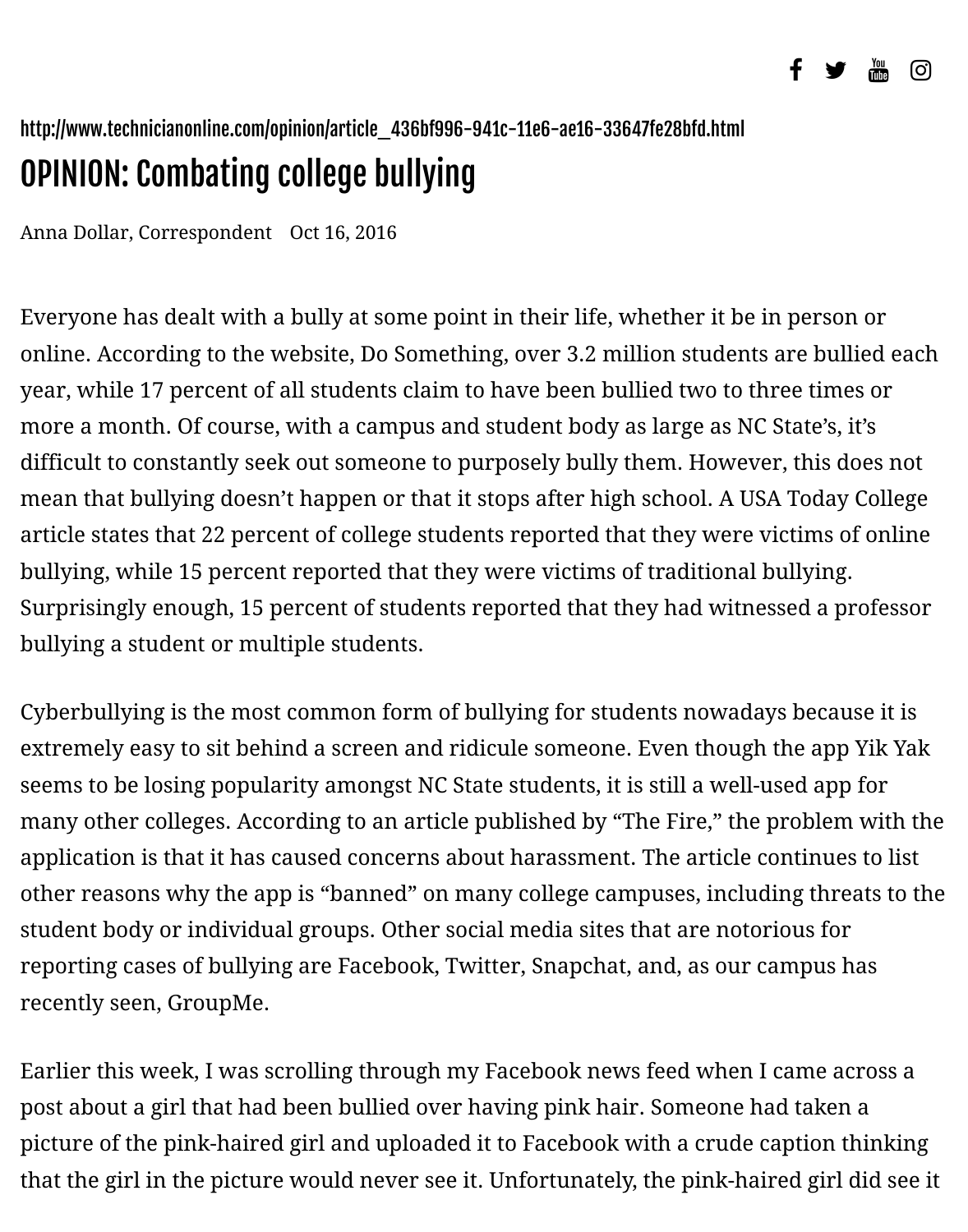and shared it to her own page which caused an uproar amongst her friends and family. However, the way her friends and family "defended" her was completely unnecessary. The phrase, "fight fire with fire," came to mind instantly as I was reading the comments. Instead of listing all of the wonderful qualities about the pink-haired girl and standing up for her, the friends and family of the girl went straight to attacking the original poster. With comments like, "Wow, she's an ugly slut," to, "I hope she loses her job and dies a slow death." The commenters even went on to threaten the original poster's children. Screenshots were posted of actual hateful messages that had been sent to the original poster as if to validate that they were being a good friend to the pink-haired girl by attacking another.

I completely understand the actions of the friends and family of the pink-haired girl because someone that they love and care for was being ridiculed over something so harmless. However, I do not agree with the way they went about handling their outrage. I don't want to say that there is a right way to defend someone, but the way they responded definitely wasn't it.

The reasons behind bullying in college can span anywhere between race, sexual orientation, gender identification, and socioeconomic status. Brian Van Brunt, President of the National Behavioral Intervention Team Association, says that students in their first year of college are more susceptible to being bullied. No offense to my first-year students, but it's really easy to tell who is new to campus and who is not. This makes it simple for bullies to target their victims, which is absolutely ridiculous because those same upperclassmen bullies were in the same place as the first-year students at one point. Van Brunt says that those involved in Greek life are more susceptible to experience bullying as well. Hazing is illegal, but that does not mean that it doesn't happen. Even if the situation doesn't go far enough to be considered hazing, it is still bullying.

Unfortunately, bullying is not going to end anytime soon. So, if you or someone you care about is a victim of bullying whether it be from a family member, friend, peer, professor or from someone online, report it. If the first person you report it to does not listen, continue to report it. Talk to your Resident Advisor, Resident Director, someone at the